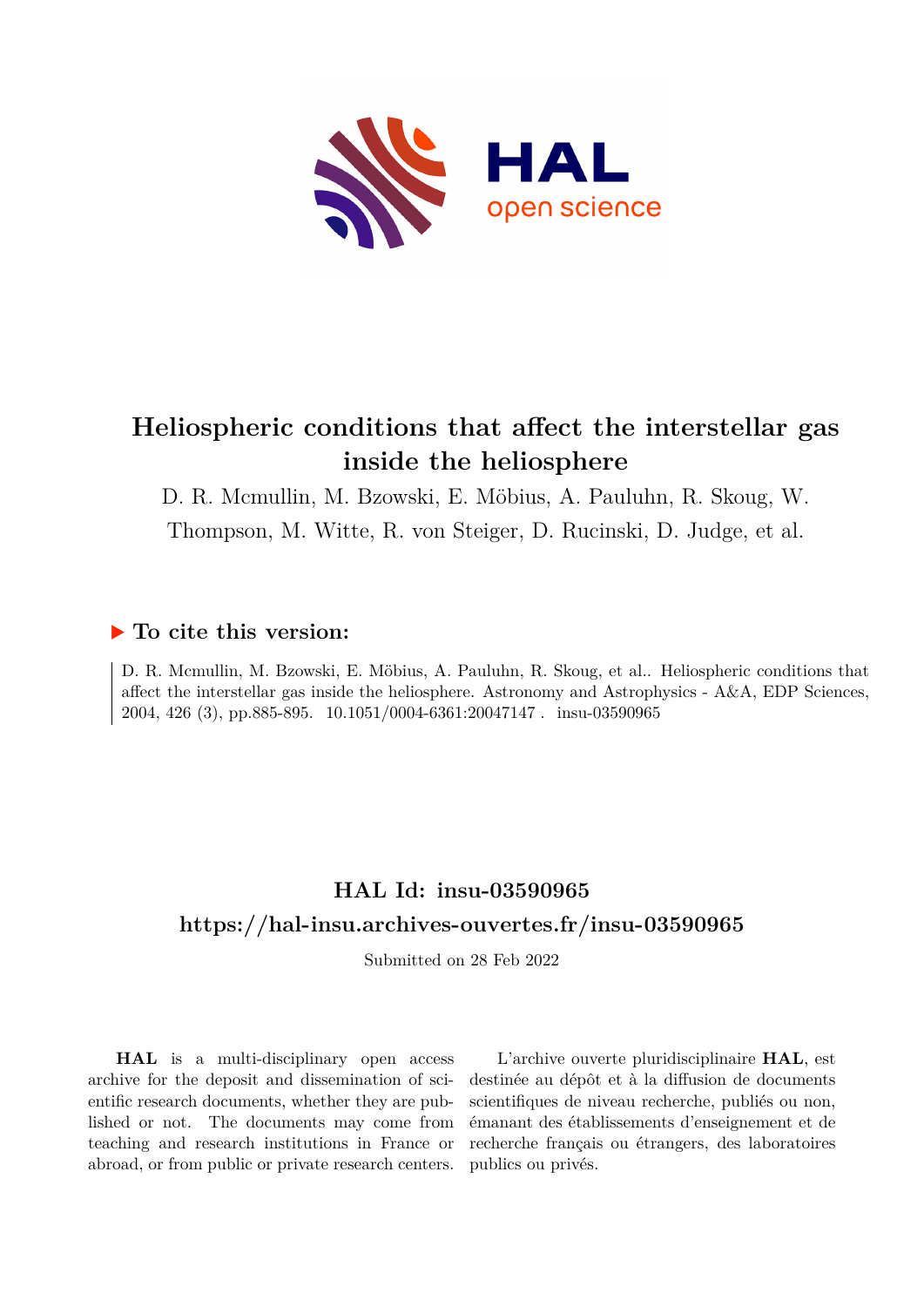# *Coordinated observation of local interstellar helium in the Heliosphere*

# **Heliospheric conditions that affect the interstellar gas inside the heliosphere**

D. R. McMullin<sup>1</sup>, M. Bzowski<sup>2</sup>, E. Möbius<sup>3</sup>, A. Pauluhn<sup>4</sup>, R. Skoug<sup>5</sup>, W. T. Thompson<sup>6</sup>, M. Witte<sup>7</sup>, R. von Steiger<sup>4</sup>, D. Rucinski<sup>2</sup>, D. Judge<sup>8</sup>, M. Banaszkiewicz<sup>2</sup>, and R. Lallement<sup>9</sup>

- <sup>1</sup> Space Sciences Center, University of Southern California, Los Angeles, CA 90089, USA Praxis, Inc., Alexandria, VA, USA
- e-mail: mcmullind@pxi.com
- <sup>2</sup> Space Research Centre PAS, Bratycka 18A, 00-716 Warsaw, Poland
- <sup>3</sup> Space Science Center and Department of Physics, University of New Hampshire, Durham, NH 03824, USA
- <sup>4</sup> International Space Science Institute, 3012 Bern, Switzerland
- <sup>5</sup> Los Alamos National Laboratory, Los Alamos, NM 87545, USA
- <sup>6</sup> Goddard Space Flight Center, Greenbelt, MD 20771, USA
- <sup>7</sup> Max-Planck-Institut für Aeronomie, 37191 Katlenburg-Lindau, Germany
- <sup>8</sup> Space Sciences Center, University of Southern California, Los Angeles, CA 90089, USA
- <sup>9</sup> Service d'Aéronomie du CNRS, BP 3, 91371, Verrières-le-Buisson, France

Received 26 January 2004 / Accepted 23 June 2004

**Abstract.** The interstellar gas that flows through the heliosphere is strongly affected by ionization close to the Sun, in particular solar photoionization, electron impact, and charge exchange. Therefore, the interpretation of any observation of interstellar gas in the inner heliosphere hinges upon the accurate knowledge of these effects and their variations. In addition, the irradiance and line profile of the relevant solar spectral line are needed to properly interpret resonant backscattering observations of the interstellar neutral gas. With instrumentation on ACE, SOHO and Wind, continuous monitoring of these important environmental conditions simultaneously with a multitude of interstellar gas observations has become possible for the first time. In this paper we present a compilation of the processes and parameters that affect the distribution of interstellar helium inside the heliosphere and their observation, including the irradiance and line profile of the He 58.4 nm line. We also make the connection to proxies for these parameters and evaluate their accuracy in order to expand the time period of coverage wherever possible.

**Key words.** ISM: general – ISM: atoms – interplanetary medium – plasmas

### **1. Introduction**

As the heliosphere travels through the local interstellar cloud (LIC), the neutral particles enter on essentially straight lines, whereas the ionized particles are deflected by the interplanetary magnetic field. Approaching the Sun, however, the interstellar neutrals are bent on hyperbolic (Keplerian) orbits and, at the same time, exposed to ionizing forces that decrease the neutral population. For observations from within the heliosphere, information about the LIC is contingent upon these effects. LIC parameters are generally deduced from the spatial and velocity distribution of the interstellar gas in the inner heliosphere. Therefore, in order to properly deduce the parameters of the LIC, as observed from within the inner heliosphere, the natural conditions that affect the interstellar gas inside the heliosphere must be accounted for.

After hydrogen, helium is the most abundant element in the universe. Because of its high ionization potential, He is the species that comes closest to the Sun as neutral gas. Finally, it is not affected by the interface between the LIC and the heliosphere (Fahr & Ripken 1984; Izmodenov et al. 1999; Müller et al. 2000) and thus reflects most closely the conditions in the LIC. Currently, helium is the only interstellar gas species that can be observed with all three diagnostic techniques in the inner heliosphere, i.e., by using backscattering of solar UV radiation (Weller & Meier 1981; Dalaudier et al. 1984; Chassefière et al. 1986; Flynn et al. 1998), by observing pickup ions (Möbius et al. 1985, 1995; Gloeckler et al. 1997), and by imaging directly the neutral gas flow through the solar system (Witte et al. 1996).

When interstellar neutral helium particles approach the heliosphere they pass through the heliopause essentially unimpeded. On approaching the Sun on Keplerian orbits they are increasingly subject to ionization. Therefore, when observing interstellar neutrals at a specific point in the heliosphere, their density has been reduced due to ionization losses.

The only space instrument to date that has measured interstellar neutral particles is the GAS sensor on Ulysses (Witte et al. 1992) which has now accumulated observations of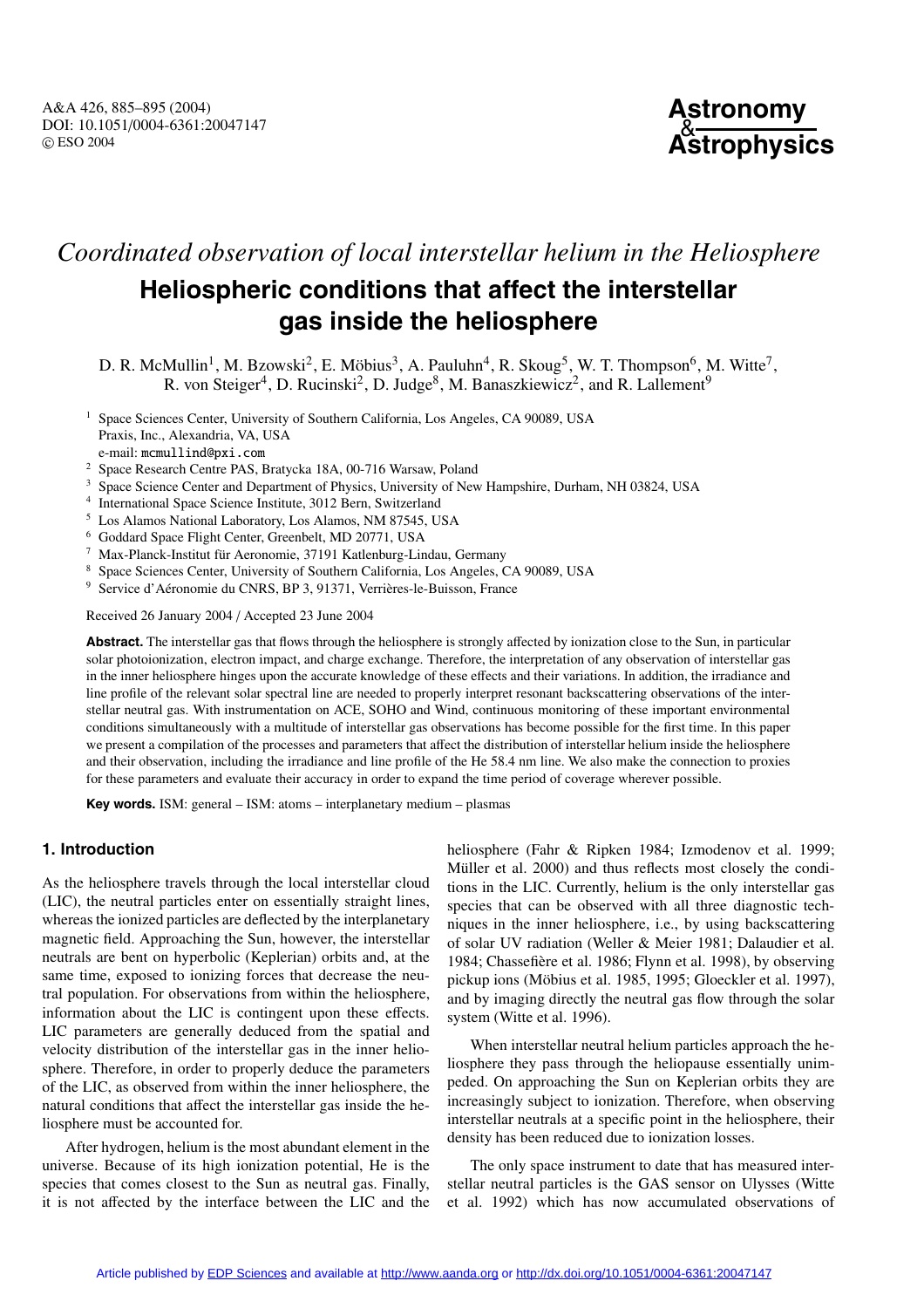interstellar helium over almost a complete solar cycle (Witte et al. 2003). At each point in space the particles reach the spacecraft from two directions, either directly (i.e., on the inward branch of the hyperbolic orbit) or indirectly (on the outward branch). These arrival directions, together with the orbit and attitude data of the spacecraft, allow reconstruction of the density, velocity, and temperature of the particles "at infinity" (Banaszkiewicz et al. 1996). However, the determination of the density depends directly on the rate with which neutral particles were lost along the way due to ionization processes.

Pickup ions, i.e., ions that have been picked up by the solar wind following ionization, provide valuable insight into the state of the local interstellar medium (Möbius et al. 1985; Gloeckler et al. 1997). Most of the pickup ion constituents are interstellar neutrals that flow into our solar system. They become ionized through photoionization, electron impact, and charge exchange, and are then picked up and carried by the solar wind to the outer limits of the solar system. These pickup ions are then accelerated at the solar wind termination shock, producing anomalous cosmic rays (Fisk et al. 1974). Therefore, knowledge about pickup ions not only provides data about the local interstellar medium (LISM), but also gives a direct account of an important source population for further acceleration. In the case of pickup ions, knowledge of the ionization rates of inflowing interstellar atoms is also necessary to determine the neutral source distribution from the pickup ion observations (Möbius et al. 1985, 1988, 1995, 1999; Rucinski & Fahr 1989; Gloeckler et al. 1993; Geiss et al. 1994). It should be noted here that the ionization rates influence the analysis of pickup ion measurements in two ways. Firstly, the observed pickup ion flux is the product of the local neutral gas density and the ionization rate for the past few days, over which the pickup ion spectrum has been accumulated according to their transport with the solar wind. Secondly, as for the other measurements in the inner heliosphere, the integral effect of the ionization during the flow of the interstellar neutrals into the inner heliosphere determines by how much the local density is depleted over the original density in the LIC. The ionization rates for each individual species are needed to derive the absolute density as well as the elemental composition ratios in the nearby interstellar medium. Only isotopic ratios can be derived directly from observed ratios, because the ionization rates are almost identical for isotopes of the same element.

A third diagnostic technique used in observing interstellar helium is UV backscattering. As interstellar neutral helium flows through the heliosphere, the solar He-Lyman- $\alpha$  (58.4 nm) line resonantly scatters back from the particle and can be detected using appropriate instrumentation. As in the two previously described observing techniques (neutral particles and pickup ions), the UV backscattering technique is also sensitive to the ionization loss rates, the absolute solar 58.4 nm irradiance, and the profile of the solar 58.4 nm line.

In the past, the interpretation of all these observations has suffered from inadequate modeling and problems related to the lack of appropriate simultaneous observations of the relevant parameters. Increasingly sophisticated experimental insight into the processes that shape the distribution of interstellar helium inside the heliosphere, obtained during recent years,

has made it clear that coordinated measurements of these parameters could significantly improve the convergence of results of interstellar helium studies performed with the use of different, independent experimental methods.

Over the past years a coordinated set of observations has been compiled that has been analyzed in a collaborative effort. The results of this analysis are presented in separate papers on neutral gas observations by Witte (2004), on pickup ion measurements by Gloeckler et al. (2004), and on UV backscattering observations by Lallement et al. (2004c). A synopsis of the combined effort is given by Möbius et al. (2004). In this paper we will focus on the ancillary data needed to appropriately interpret the observations of interstellar helium. This includes information on all processes that contribute to the ionization of interstellar helium and on the relevant solar UV line for the backscattering observations.

In particular, we will review the time series of the solar EUV flux, which is the dominant source for ionization of interstellar helium, measured with the SOHO Solar EUV Monitor (SEM) instrument. In addition, we will show that this ionizing EUV flux tracks very well with an often used proxy, i.e., the  $Mg\pi$  index. This finding will allow us to extend the improved knowledge of the ionization rates to earlier times. We will also review available electron ionization data from the Ulysses and Advanced Composition Explorer (ACE) spacecraft and extrapolate them towards the Sun using the earlier Helios measurements. We will also use information on solar wind speed, density, and  $\alpha$ -particle abundance at various heliolatitudes and over a range of solar activity levels to evaluate the effects due to charge exchange ionization.

Finally, important information required to interpret observations of the helium backscatter glow is contained in the solar He 58.4 nm line profile and its disk-integrated intensity variations. In the absence of a sufficiently long time series of observations, these parameters must partially be estimated using index proxies.

## **2. Ionization**

For the observation techniques available in the inner heliosphere for analysis of the LIC, ionization processes are extremely important to interpret the measurements and their quality is directly dependent on the accurate knowledge and understanding of these effects and their variations. Three sources of ionization that contribute to the loss rate of neutral helium are solar photoionization, electron impact ionization, and charge exchange ionization. While photoionization is the largest contributor to the total ionization rate of interstellar helium outside 1 AU, electron impact ionization plays an increasing role close to the Sun. In the following we discuss each of the contributing processes and how the applicable rates are derived.

#### 2.1. Photoionization rates

Since 1995, measurements of the absolute solar EUV flux with the SEM instrument on board SOHO have provided a nearly continuous data set to determine the absolute photoionization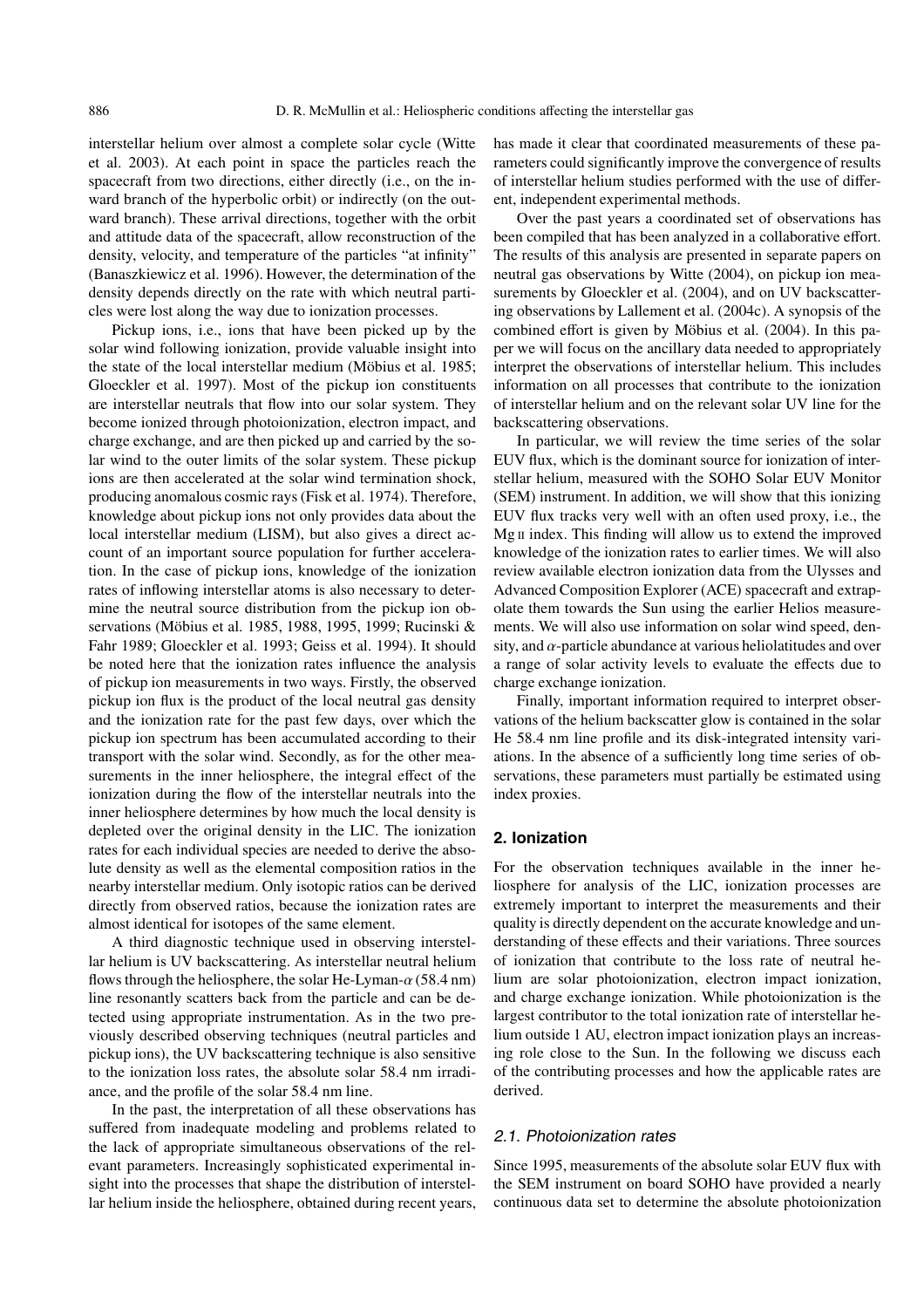rate of helium for the first time. SEM is one of several instruments that collectively constitute the Charge, Element and Isotope Analysis System (CELIAS) suite of instruments on SOHO. CELIAS is designed to study the composition of the solar wind (SW) and of solar and interplanetary energetic particles (Hovestadt et al. 1995). One of the specific science objectives of CELIAS is to study the composition and dynamics of interplanetary helium pickup ions, hence the inclusion of the SEM to measure the photoionization rate of the inflowing interstellar neutral helium. Using the absolute solar EUV irradiance measurements from the SEM instrument, we can determine the photoionization rate for the entire duration of the SOHO mission. The SEM helium photoionization rates are the product of the wavelength dependent EUV flux and the helium photoionization cross-section integrated over the ionization wavelength range according to:

$$
\nu_0 = \int \Phi(\lambda)\sigma(\lambda)d\lambda \tag{1}
$$

where  $v_0$  is the photoionization rate of helium in s<sup>-1</sup>,  $\Phi$  is the solar flux at wavelength  $\lambda$  in photons cm<sup>-2</sup> s<sup>-1</sup>, and  $\sigma$  is the photoionization cross section in cm2, as a function of wavelength  $\lambda$ . This method of integration over the product of the cross-section and the solar spectrum has been used by Banks & Kockarts (1973), Torr & Torr (1985), Torr et al. (1979), and most recently by McMullin et al. (2002b). The wavelength distribution of the integrated irradiance measured by SEM is determined by using the SOLARS22 relative solar spectrum (Woods et al. 1998). The absolute helium photoionization cross-section over the spectral region of interest is taken from Samson et al. (1994).

The uncertainty of the derived ionization rates is determined by the uncertainty of all the parameters used in the derivation. For the ionization rates deduced from the SEM observations, these are the uncertainty in the absolute solar flux and the relative uncertainty of the spectral distribution with a combined 1- $\sigma$  value of 10% (McMullin et al. 2002a) and the absolute values of the cross-sections used (1% for  $1\sigma$ ) (Samson et al. 1994). Based on these uncertainties we have estimated the absolute uncertainty of the SEM derived helium ionization rates to ≈10% (1 $\sigma$ ).

#### 2.1.1. Helium double-ionization cell measurements

This indirect determination of the photoionization rate requires parameters for the spectral distribution and cross-section data, in addition to the SEM flux measurements, to determine the ionization rate. As a check on the SEM derived ionization results they have been compared with direct measurements of the solar photoionization rate of helium by using a doubleionization helium gas cell to directly measure the photoionization rate of helium (Ogawa et al. 1997) for several specific time periods. This direct measurement of the He ionization rate is in agreement with the results obtained by using the SEM flux data.

The theory and operation of the helium double-ionization cell has been described by Samson (1966, 1967). Results from sounding rocket measurements using a similar cell have been

reported by Ogawa et al. (1997). During the SOHO mission, a helium ionization cell was flown aboard the Space Shuttle (STS-69 and STS-95) to provide direct comparison with the SEM measurements. The specific double-ionization cell used for the SEM comparison is identical to the one described by Ogawa et al. (1997). Summarizing briefly, the solar flux enters a windowless ionization cell where electron-ion pairs are produced by photons of wavelengths shortward of the ionization limit of the gas used in the cell. In this case, helium gas is cycled into the cell several times during a rocket flight, venting to the ambient atmospheric pressure between cycles. This avoids any time dependent sensitivity changes in the cell measurements due to contaminant gases, and because it is windowless, there is no time-dependent window transmission. During one operation cycle the double-ionization cell is filled with helium gas and then slowly evacuated completely several times while the ionizing flux is being measured. This cycling allows for an almost continuous purging of the cell with pure helium gas. During each pressure cycle, the ions produced per unit time are collected, and the total ion current measured is a function of the magnitude of the solar flux shortward of the ionization limit of helium. In this application, the required convolution of the solar flux and ionization cross-section is performed directly in the cell. In theory, direct measurement using ionization cells can determine the photoionization rate to an accuracy of  $\pm 2\%$  (1 $\sigma$ ), but in practice have yielded results between  $\pm 10$ and  $\pm 15\%$  (1 $\sigma$ ) (Ogawa et al. 1997).

# 2.1.2. Extension of the valid time period with the Mg<sub>II</sub> index

The National Oceanic and Atmospheric Administration (NOAA) Mg II index (Viereck  $&$  Puga 1999) has been found to track the variations of the solar EUV with excellent agreement (Fig. 1). This was found particularly true for the SEM EUV flux values (Viereck et al. 2001). This proxy also allows us to determine a value for the ionization rate during periods when SOHO data are not available. Therefore, the NOAA Mg II index can be used as an excellent proxy for the ionizing EUV flux. Mg II data from several NOAA satellites have been combined to form a single time series covering the period November 1978 to the present. By using the Mg $\pi$  index as a proxy for the solar EUV flux, we have extended the SEM derived helium photoionization rates back to November 1978. Although EUV ionization is the most important ionization process for He, in particular at  $\geq$ 1 AU, there are two other contributors, charge exchange with solar wind ions and electron impact ionization, that deserve additional consideration.

### 2.2. Charge exchange ionization

Helium charge exchange rates are generally much lower than the EUV ionization close to the Sun, adding only a small effect to the formation of the void in the neutral gas distribution and to the production of pickup He<sup>+</sup>. Both EUV ionization and charge exchange vary strictly as  $1/r^2$  where *r* is the distance from the Sun; however, in the case of charge exchange, this is true once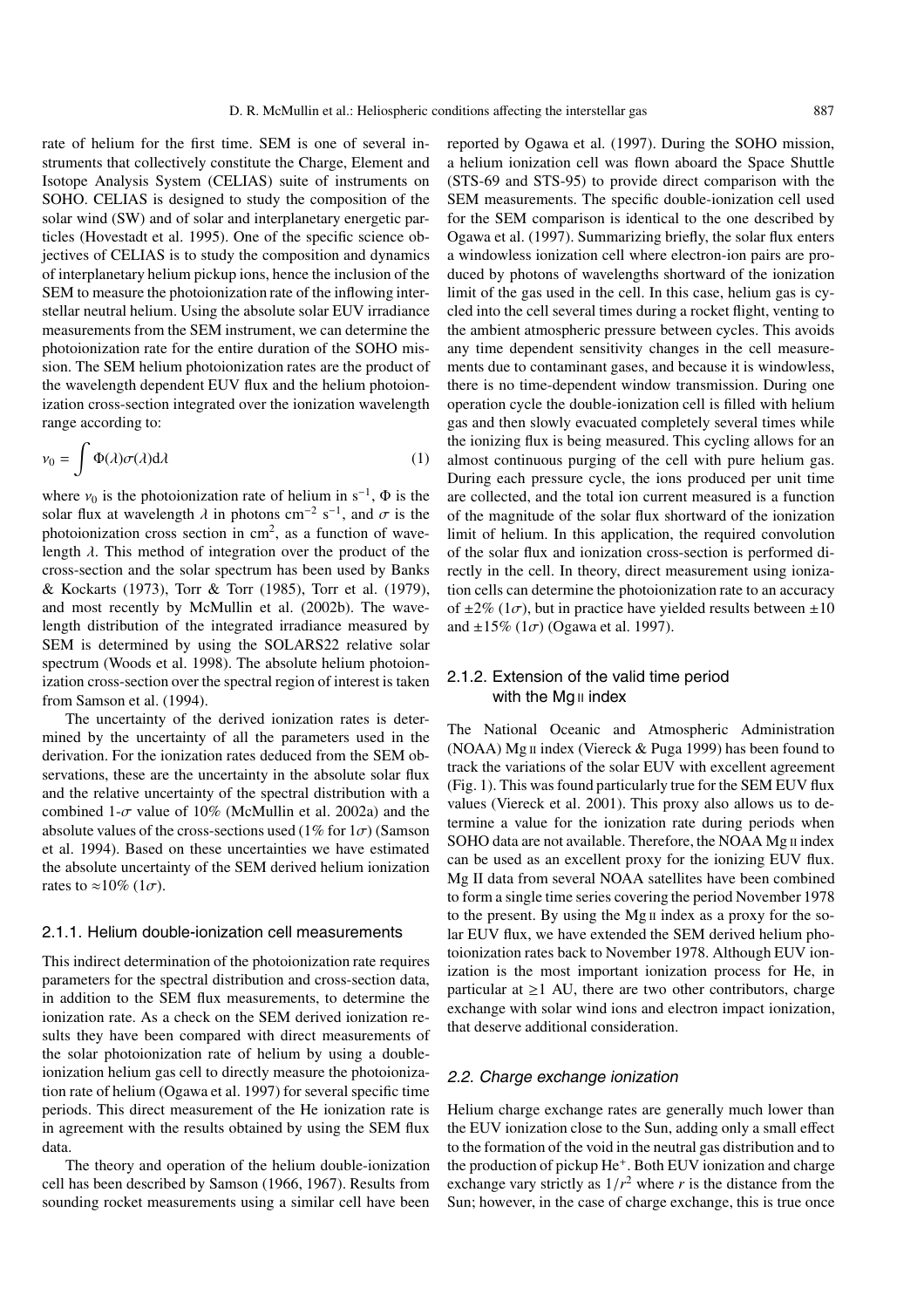

**Fig. 1.** The helium photoionization rate at 1 AU. The Mg II index has been fit to the SEM derived ionization rate (McMullin et al. 2002b). The Mg II and SEM derived rates are compared to occasional direct measurements from Helium Ionization cells and other methods early in the space epoch (Ogawa et al. 1997). The most recent direct measurements are from shuttle observations.

the solar wind speed is constant. For our discussions, we neglect periods when the solar wind accelerates and assume the speeds to be constant. The relevant charge exchange reactions with solar wind constituents, as discussed by Rucinski et al. (1996, 1998), are the following:

$$
He + H^{+} \rightarrow H + He^{+}
$$
 (2)

 $He + \alpha \rightarrow He^{+} + He^{+}$  (3)

$$
\text{He} + \alpha \to \text{He}^{++} + \text{He} \tag{4}
$$

He at the left-hand side of these reactions denotes the interstellar neutral atoms,  $H^+$  the solar wind protons, and  $\alpha$  the solar wind  $\alpha$  particles. At the right-hand side, H is the neutralized solar wind proton (i.e., a neutral hydrogen atom that inherited the velocity from a solar wind proton), and  $He<sup>+</sup>$  and  $He<sup>++</sup>$  are the new-born pickup ions.

Additional sources of  $He^{++}$  due to photoionization have been determined to be insignificant. The photoionization of  $He^{++}$  from  $He^{+}$  is only available from photons of energy greater than 54.4 eV (Verner et al. 1996), combined with the photoionization cross section and the scarcity of the source population of He<sup>+</sup>, the resultant contribution is negligible. A similar result is obtained when considering the direct photoionization of neutral He to  $He^{++}$  as is discussed in Kheifets & Bray (1998).

As can be seen, Eq. (4) describes the production of  $He^{++}$  pickup ions. In fact, it is the sole source of  $He^{++}$  pickup ions considered and hence is of extreme importance for the determination of the helium density using pickup ion observations. Gloeckler et al. (1997) have pointed out that  $He^{++}$  can be used to derive the neutral He density in the LIC without absolute calibration of the ion sensor. This is because the Ulysses Solar Wind Ion Composition Spectrometer (SWICS) instrument that is used for the observations collects both pickup ions and the solar wind. Therefore, accuracy of the cross-section determines the error of the density determination. The accuracy of the cross-section of reaction (2) is about 40% and that of reactions (3) and (4) about 20% (Barnett et al. 1990). It should be noted that the latter rate (4) determines the accuracy of the derivation of the He density from He<sup>++</sup> pickup ions Gloeckler et al. (1997).

To determine how much of an effect charge exchange has on the helium density distribution at 1 AU, the charge exchange rate is calculated, assuming a  $1/r^2$  dependence, for both slow and fast solar wind conditions. In our model, we used the velocity of 450  $km s^{-1}$ , for wind close to the solar equator (ecliptic plane) as can be derived from Ulysses observations during the first Fast Latitude Scan in 1995, and density equal to 5.5 atoms/cm<sup>3</sup>; for fast solar wind we take respectively 750 km s<sup>-1</sup> and 2.5 atoms/cm<sup>3</sup>. For the  $\alpha$ -particle abundance in the solar wind we take 4% in the slow wind and 5% in the fast wind. The charge exchange rate is calculated according to:

$$
\beta_{\text{chx},i}(\nu_{\text{sw}}) = n_{\text{swi}}\nu_{\text{sw}}\sigma_i(\nu_{\text{sw}}),\tag{5}
$$

where  $n_{swi}$  is the density of the appropriate solar wind population *i*, either of protons in the case of reaction (2) or of  $\alpha$ particles in the case of reactions (3) and (4). The dependencies of cross-sections of these reactions on the relative velocity of colliding particles  $v_{sw}$ , adopted here as equal to the solar wind speed, were specified by Rucinski et al. (1996) following Barnett et al. (1990).

During solar minimum the solar wind is bimodal; there is an equatorial belt of the slow wind with fast streams embedded, and two areas of the fast wind at mid- and polar latitudes. Hence, one can basically expect a latitudinal dependence of the monthly-averaged charge exchange rate. During solar maximum the entire space is mostly engulfed by slow wind, with some fast wind interspersed. Therefore, one can expect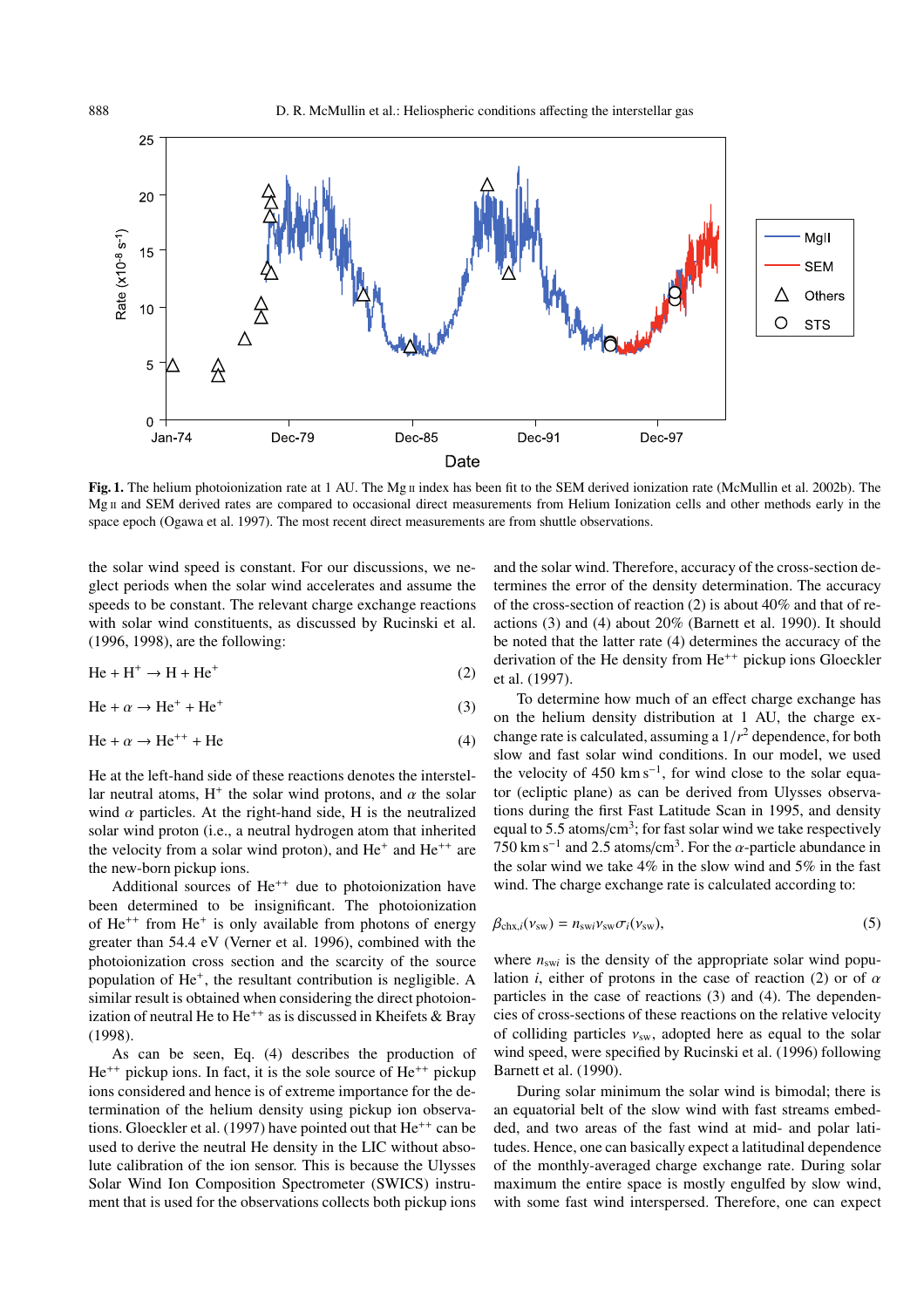**Table 1.** Helium charge exchange for slow solar wind conditions.

Î.

| Reaction                                  | $\sigma$ / cm <sup>-2</sup> | $\beta$ / s <sup>-1</sup> |
|-------------------------------------------|-----------------------------|---------------------------|
| $He + H^+ \rightarrow H + He^+$           | $5.2 \times 10^{-19}$       | $5.0 \times 10^{-12}$     |
| $He + \alpha \rightarrow He^{+} + He^{+}$ | $2.0 \times 10^{-17}$       | $1.9 \times 10^{-10}$     |
| $He + \alpha \rightarrow He^{++} + He$    | $2.4 \times 10^{-16}$       | $2.4 \times 10^{-9}$      |
| Net charge exchange                       |                             | $2.6 \times 10^{-9}$      |

**Table 2.** Helium charge exchange for fast solar wind conditions.

| Reaction                                  | $\sigma$ / cm <sup>-2</sup> | $\beta$ / s <sup>-1</sup> |
|-------------------------------------------|-----------------------------|---------------------------|
| $He + H^+ \rightarrow H + He^+$           | $1.1 \times 10^{-17}$       | $1.0 \times 10^{-10}$     |
| $He + \alpha \rightarrow He^{+} + He^{+}$ | $5.4 \times 10^{-17}$       | $5.1 \times 10^{-10}$     |
| $He + \alpha \rightarrow He^{++} + He$    | $1.9 \times 10^{-16}$       | $1.8 \times 10^{-9}$      |
| Net charge exchange                       |                             | $2.4 \times 10^{-9}$      |

that the monthly-averaged charge exchange rate is spherically symmetric.

The expected asymmetry of the helium charge exchange rate during solar minimum is thus not large; given the large uncertainties in the cross sections and the variations of the solar wind flux, the charge exchange rate is almost spherically symmetric and relatively *invariable* over the solar cycle.

The charge exchange rates for the slow and fast wind are presented in Tables 1 and 2.

Thus charge exchange can be treated as a small additional contribution to photoionization with the same radial dependence. Contrary to photoionization, we have determined that the charge exchange rate is essentially invariable over the solar cycle. In comparison to the considerable variations in the EUV photoionization rate, the relative contribution to the total helium ionization rate varies during the solar cycle from about 3.5 to 4% during solar minimum to only 1.5% during solar maximum.

#### 2.3. Electron impact ionization

The potential importance of ionization of the neutral interstellar helium by impact of solar wind electrons was first realized by Askew & Kunc (1984) and Rucinski & Fahr (1989, 1991), see also a compilation by Rucinski et al. (1996). They recognized through modeling that inside 1 AU the rate of electron impact ionization could be a significant fraction of the EUV ionization rate and at times may even exceed it in the immediate solar proximity (inside  $\approx 0.1$  AU).

Contrary to EUV ionization and charge exchange, electron impact ionization does not vary as  $1/r^2$ . The electron ionization rate depends strongly on the actual distribution function of the electrons in the interplanetary space, which varies greatly with solar wind conditions and distance from the Sun. Generally, it is neither Maxwellian nor even spherically symmetric (Pilipp et al. 1987a,b). For the needs of the electron impact ionization studies it is usually assumed, however, that a bi-Maxwellian distribution, consisting of a core and a halo population, is a sufficient approximation. Both of these populations are characterized by densities  $(n_c, n_h)$  and spherically symmetric

temperatures  $(T_c, T_h)$ . The halo is much hotter than the core, but its density typically is at a level of  $\approx 5\%$  of the core, at least up to the heliocentric distance of ≈4 AU (Pilipp et al. 1987a; McComas et al. 1992). Its relative contribution to the electron ionization rate increases with decreasing distance from the Sun because of different cooling rates. The increasing importance of electron impact ionization close to the Sun makes it a key player for the evaluation of the He cone close to the Sun and for pickup ion measurements inside 1 AU.

Therefore, determining the radial dependence of both distributions is of key importance for the evaluation of the electron ionization rate. Conventionally, it is assumed that both densities and temperatures vary as power laws:  $T \sim T_0 r^{-a}$ . The limiting cases for the temperature index *a* are taken as 0 and 4/3, depending on the model for the solar wind flow. However, observations show that while the density indeed varies almost exactly as  $1/r^2$ , a power law is not fully adequate to describe the radial dependence of electron temperatures. Early measurements with Helios (Schwenn 1983; Marsch et al. 1989) inside 1 AU and more recent observations with Ulysses (Hoang et al. 1992; McComas et al. 1992; Phillips et al. 1995; Issautier et al. 1998, 2001) at larger heliocentric distances show that there is no single value of *a* that adequately describes the radial dependence of the solar wind electron temperature. Typically, the power law index for the halo population is lower than the index for the core population (Phillips et al. 1995), which means that the halo population cools slower than the core population. Currently, this conclusion is based on measurements performed outside 1 AU. The magnitude of *a* varies with distance from the Sun, with heliolatitude (Issautier et al. 1998) and with solar wind speed (Issautier et al. 1998; Pilipp et al. 1987a,b).

This compilation shows that there is still a large uncertainty about the distance dependence of electron ionization and its variation with solar wind conditions. However, it is evident from several studies that the radial dependence of the electron parameters are different for the slow and fast solar wind inside 1 AU. For the slow solar wind, the temperature exponent measured was 0.394 between 0.3 AU and 1 AU, and it was extrapolated to 0.68 between 0.014 AU and 0.3 AU. For the fast solar wind, the temperature exponents measured were 0.296 between 0.3 AU and 1 AU and extrapolated to 0.812 between 0.014 AU and 0.3 AU. This should lead to stronger ionization close to the ecliptic as compared with high latitudes.

Because the relative contribution of the electron ionization decreases with heliocentric distance and slow solar wind is concentrated at low latitudes during solar minimum, the total ionization rate should show a distinct latitudinal variation close to the Sun during solar minimum, which should be washed out outside 1 AU and during solar maximum. An illustration of this effect is shown in Fig. 2.

The latitudinal anisotropy of the electron ionization rate related to the persistent fast solar wind that emerges from the polar regions during solar minimum will result in an anisotropic neutral gas distribution and in a profound effect on the densities in the focusing cone. Here, the interstellar neutrals meet that have traversed all heliographic latitudes and thus have suffered losses according to the ionization rates at those latitudes. Therefore, during solar minimum the densities in the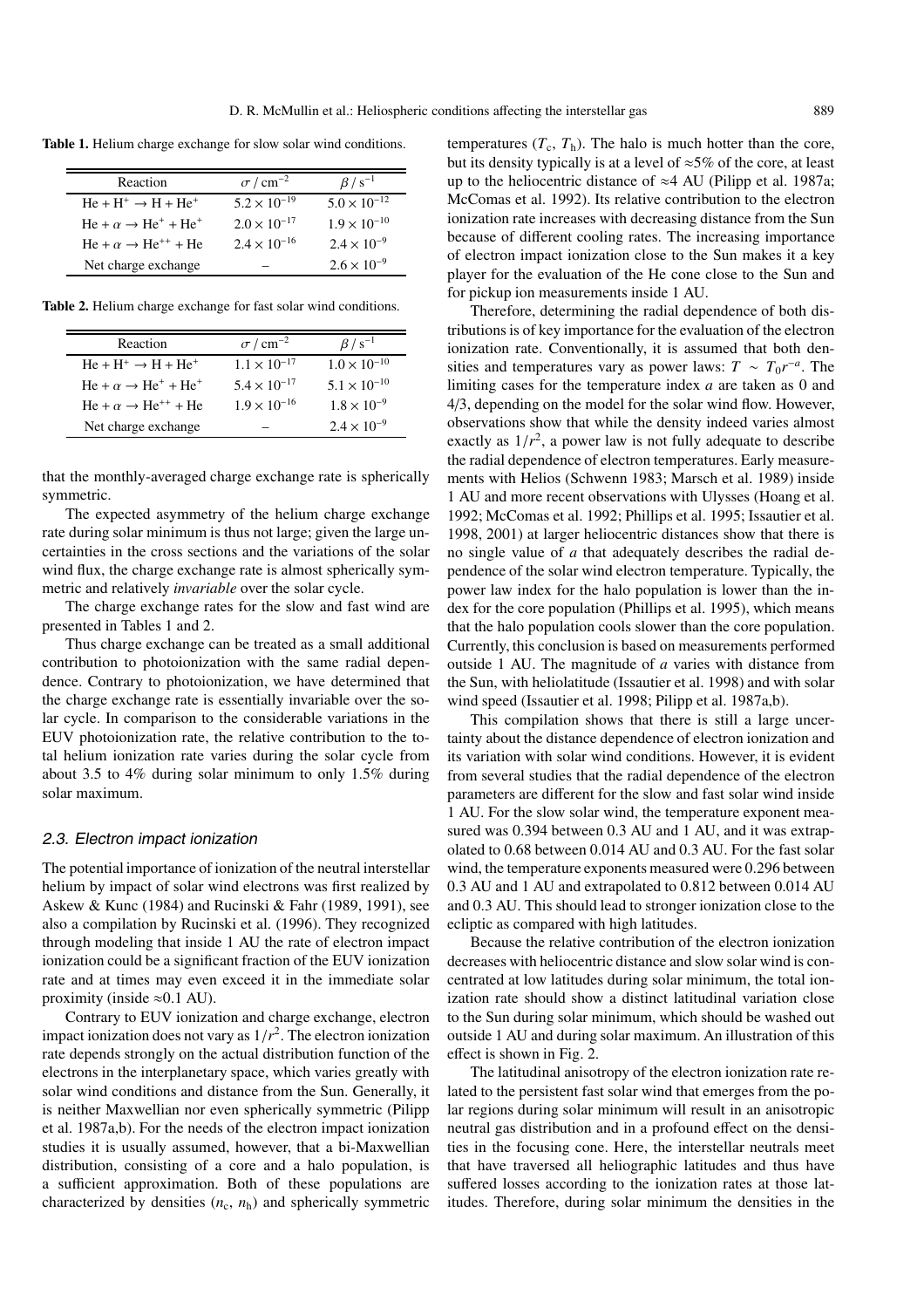

**Fig. 2.** Latitudinal anisotropy of the electron impact ionization rate for helium, defined as the ratio of the polar and equatorial rates, under solar minimum conditions. In lack of other data, a single Maxwellian approximation is used.

cone cannot be derived from ionization rates obtained solely in the ecliptic. These effects are most strongly apparent in observations of the cone very close to the Sun as have been performed with SOHO Ultraviolet Coronagraph Spectrometer (UVCS) (Lallement et al. 2004a). In addition, the pickup ion production rate in the cone will not be equal to the net loss rate that determines the shape of the cone and can be deduced independently from pickup ion spectra (Gloeckler et al. 2004) because the former leads to accumulation solely in the ecliptic, while the latter is composed of ionization at all latitudes. To take these effects adequately into account in the quantitative modeling of the cone structure requires a fully three dimensional treatment of the interstellar He inflow and its ionization, for which even temporal variations must be included, as will be seen below. Such a complete model is not available thus far.

For the time being the situation may be approximated by electron impact ionization rates that represent weighted averages of the relevant rates for fast and slow wind according to their relative filling factor in the inner heliosphere. Assuming that the weighting does not change significantly between 0.1 and 5 to 10 AU, it can be obtained indirectly from the heliospheric Lyman- $\alpha$  glow as observed with SOHO Solar Wind ANisotropies (SWAN) instrument (Bzowski 2003; Bzowski et al. 2003). From the previous solar minimum through this solar maximum the filling factor for fast wind varied from 50% at the end of 1996, to 33% at the end of 1999, to 0% at the end of 2000. This can be expressed in terms of effective ionization rates as a function of distance along the cone axis, as shown in Fig. 3, in comparison with the original standard radial dependence proposed by Rucinski & Fahr (1989), from which the ionization rates are derived. Already these rates can differ from the original rate by up to a factor of 2. This difference does not



**Fig. 3.** Proposed weighted electron ionization rates, affecting interstellar helium in the cone, for 1996 (solar minimum), 1998 (intermediate) and 2000 (solar maximum) conditions, and the standard electron ionization rate profile proposed by Rucinski & Fahr (1989).

yet include any potential new information about the electron distribution functions and their variation.

Figure 4 shows computed hourly averages of the electron impact ionization rate close to 1 AU using electron distribution functions as observed with ACE Solar Wind Electron, Proton, and Alpha Monitor (SWEPAM) at the L1 Lagrangian point during the He cone passages in 1998, 1999, and 2000. Fluctuations by more than one order of magnitude over relatively short times are observed. Their source are variations in the electron density by up to a factor of 5 and in the temperature by a factor of 2. However, when averaged over an extended time interval of one or two months, the electron impact rate in the ecliptic plane at 1 AU shows surprisingly small variations: between the end of 1998 and the end of 2000, it stays within 1.2 and  $1.6 \times 10^{-8}$  s<sup>-1</sup>. It is important to note that the short-term variability observed in the electron impact ionization rates does not modulate the daily average value on longer time scales. These average values would provide a contribution to the total ionization rate of 20 to 30% of the EUV photoionization rate, but occasionally, as can be inferred from Figs. 1 and 4, the electron rate at 1 AU may reach the EUV ionization rate, which typically varies between 0.6 and  $1.5 \times 10^{-7}$  s<sup>-1</sup>. In essence, electron impact ionization appears to be a significant contributor to the overall ionization rate of He, with particular emphasis on the cone close to the Sun. However, the determination of these rates from electron data and modeling contains relatively large uncertainties. The cross section for electron impact ionization rate is known to about 10% (Lotz 1967). One must keep in mind, however, that any model used to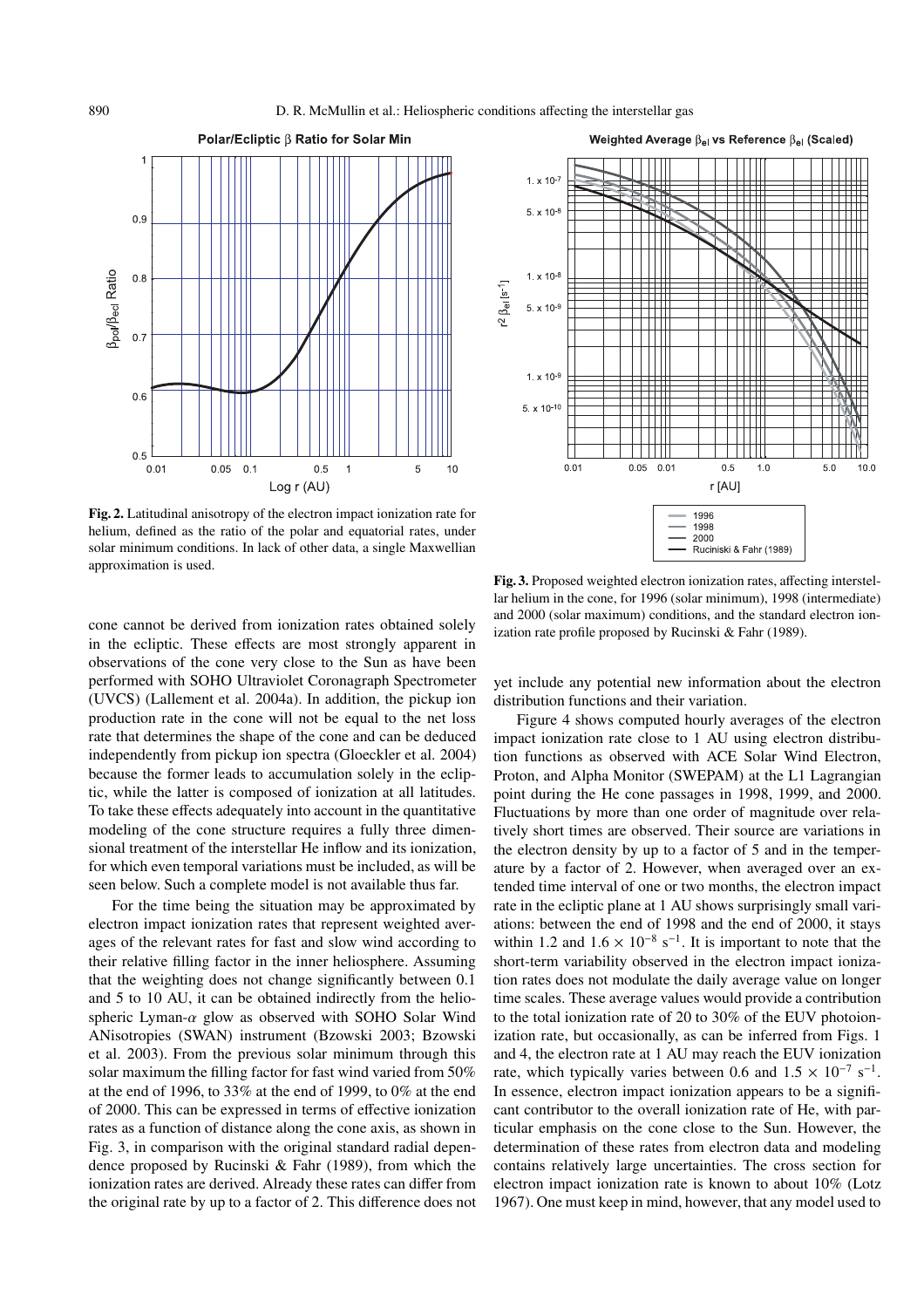

**Fig. 4.** Hourly electron ionization rates at 0.98 AU based on electron data measured by ACE during its passages through the helium cone in 1998, 1999, and 2000. A bi-Maxwellian was assumed for the electron density distribution.

derive the rate is based on the simplifying assumption that the electron distribution function is bi-Maxwellian. Uncertainties in the modeling of the actual shape of the electron distribution function are estimated to  $\approx$ 25%. Another factor that goes into the electron ionization rate is the absolute electron density. Accurate measurements in the low energy range, most relevant here, are difficult to obtain because of the uncertainties in the electrostatic potential of the spacecraft, which leads to a lowenergy cut-off in the observed electron distribution (Issautier et al. 1998, 2001). Therefore, quite frequently the electron density is deduced based on quasi-neutrality of the solar wind (the concentration of electrons is assumed equal to the concentration of solar wind protons, adding twice the concentration of solar wind  $\alpha$  particles). Hence the uncertainty in absolute

electron density is coupled to that of solar wind density, i.e., 15 to 30%. In summary, these contributions add up to a combined uncertainty of about 50% for the absolute values.

Because all three observation methods employed in our coordinated study also return tight constraints on the total ionization rate required to explain the observations consistently, and the SOHO SEM observations provide an exact account for photoionization, it becomes possible to deduce values for electron ionization at various locations in the inner heliosphere. The neutral gas observations of atoms on indirect orbits (Witte et al. 2003) and the observations of the He cone very close to the Sun (Lallement et al. 2004c) are particularly sensitive to these ionization effects. Additionally, pickup ion observations at 1 AU require a significant ionization contribution (Gloeckler et al. 2004). From their observations, which are most sensitive close to the Sun, Witte (2004) and Lallement et al. (2004c) find values for the solar minimum that are consistent with the estimates by Rucinski & Fahr (1989), while the solar maximum value had to be increased by a factor of 3.5 (Lallement et al. 2004c). Using these values at 1 AU would lead to a relative contribution compared with EUV ionization that varies between 15 and 35%. However, Gloeckler et al. (2004) report electron ionization contributions with varying radial dependencies of 10 to 20% normalized at 1 AU. While these values can be obtained with uncertainties better than the 50% cited for the determination of the rate from the electron distributions, they still seem to disagree by about a factor of 2. However, as these observations are sensitive to different distances from the Sun, this apparent discrepancy can be understood in terms of the still unknown and quite variable radial dependence of the electron ionization rate. As a consequence, the combination of these results may in fact be used to derive the unknown radial dependence. However, in order to obtain a quantitatively accurate result, a fully 3-dimensional model of the neutral flow and ionization that also includes temporal variations has to be employed because of the observed spatial and temporal variations of the ionization. Such a model is not available at this time.

# **3. He 58.4 nm line profile and irradiance measurements**

Observations of the interplanetary resonance glow of interstellar helium at 58.4 nm have been made by instruments aboard several spacecraft, including Prognoz 6, Voyager 1 and 2, Pioneer 10 and 11, and the Extreme Ultraviolet Explorer (EUVE). This interplanetary glow is produced by the inflowing neutral interstellar helium. Because these observations rely on resonance emissions, which are quite sensitive to the relative motion of the gas and the Sun, the knowledge of the profile of the solar 58.4 nm line is important for the interpretation of these observations. In addition, for any near-Earth spacecraft, such as EUVE, geo-corona effects can be a significant contribution to the uncertainty in the analysis of neutral helium observations. For this reason, knowledge of the absolute solar 58.4 nm irradiance, the line profile, and their temporal variability are also needed to correctly interpret the observations. In the past these parameters were usually inferred with consistency arguments.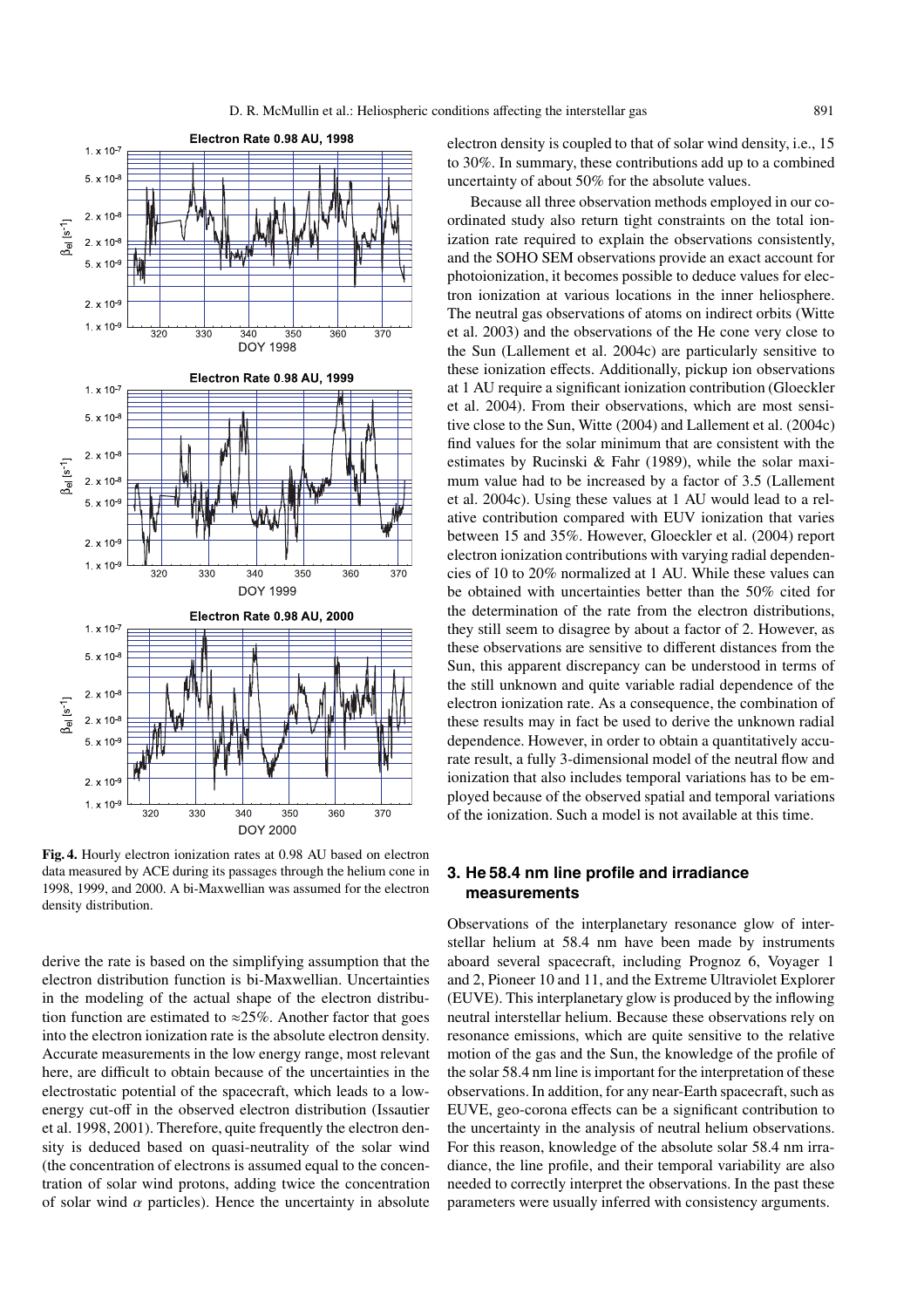



**Fig. 6.** Monthly averages of the Doppler velocity from the line width of He <sup>I</sup> 58.4 nm, from March 1996 to February 2001 within a quiet-Sun area of  $60'' \times 250''$ . The solid line shows the average over the entire image area and the upper and lower dashed lines show the averages over the minimum 10% and maximum 10% of the line widths of the corresponding image, respectively.

**Fig. 5.** Net helium ionization rates for solar minimum, equatorial latitudes; solar minimum, polar latitudes; and solar maximum, when the rate is probably spherically symmetric. The rates include ionization due to EUV, electron impact, and charge exchange.

#### 3.1. 58.4 nm line profiles and their variations

Spectral profiles of the He<sub>I</sub> 58.4 nm line were obtained from a cadence of approximately monthly raster scan images of a quiet region near the solar disk center by the SOHO Solar Ultraviolet Measurements of Emitted Radiation (SUMER) instrument from March 1996 through February 2001. SUMER (Wilhelm et al. 1995) is a stigmatic normal incidence telescope and spectrometer, operating in the wavelength range from 46.5 to 161.0 nm, depending on the spectral order and the choice of detector. The SUMER data were corrected for the flat field, geometric distortion, and detector electronics effects, such as dead-time and local-gain depression. The Doppler width was determined by fitting a single Gaussian function and a linear background to the measured line profiles. The resulting width was corrected for the contribution of instrumental broadening. The relative uncertainty after the combined corrections is approximately 10%, with an uncertainty from the fitting procedure of 5%. As we will average over a large number of pixels  $(80 \times 250)$ , this uncertainty is negligible. For more information on the data and their reduction, see Pauluhn et al. (2001, 2002). Figure 6 shows the monthly averages of the equivalent Doppler velocities  $v_D$  calculated from the line widths of He I 58.4 nm  $(v_D = c\lambda_{width}/\lambda)$  as obtained by the SUMER instrument. The solid line represents an average over the entire image area of  $60'' \times 250''$ . In order to get an idea of the variation of the line width within one image, the upper and lower lines show the averages over the minimum 10% and maximum 10% of the line widths of the corresponding image, respectively. All values remain nearly constant over the five years of observation. The five-year average values are  $36.5 \text{ km s}^{-1}$  (with a standard deviation of 1.7 km s<sup> $-1$ </sup>) for the Doppler velocity computed from the full area, and 27.7 km s<sup>-1</sup> and 49.5 km s<sup>-1</sup> for the minimum and maximum 10% of the line widths of the considered area, respectively.

#### 3.2. Absolute solar irradiance at 58.4 nm

The Coronal Diagnostic Spectrometer (CDS) on SOHO has been able to provide absolute 58.4 nm irradiance measurements on several occasions throughout the life of SOHO (Thompson et al. 2002). Because CDS has a small field of view, continuous monitoring of the full solar disk irradiance is not possible. Instead, special irradiance measurements, where the CDS slit is stepped over the entire solar disk, have been made on an approximately monthly basis since March 1997. More recently, this has been increased to about once every two weeks. Each observation takes more than 13 h to complete. The full spectral range of the CDS Normal Incidence Spectrometer (NIS) is observed, so that the irradiance in each emission line can be extracted by fitting the line shape. The uncertainty in the CDS absolute calibration for irradiance measurements at 58.4 nm is 18%. The uncertainty in the flat field stability over time is 10%, raising the overall uncertainty in the absolute calibration to 21% (Lang et al. 2002).

Unfortunately, the CDS 58.4 nm measurements are only available for a relatively short time period in the history of EUV measurements. As described previously, the Mg $\scriptstyle\rm II$  index has been used as a proxy for Solar EUV, and may be a suitable proxy for the 58.4 nm solar irradiance as well. Since March 25, 1997, through January 29, 2001, there are 30 measurements of the full disk solar 58.4 nm irradiance from CDS. The correlation of these 30 measurements with the NOAA Mg II index is 0.98. The time period from early 1997 to 2001 is during the majority of the rise phase of solar cycle 23 and indicates that the long term variability in the 58.4 nm irradiance can be estimated using the  $Mg$ <sub>II</sub> index as a proxy.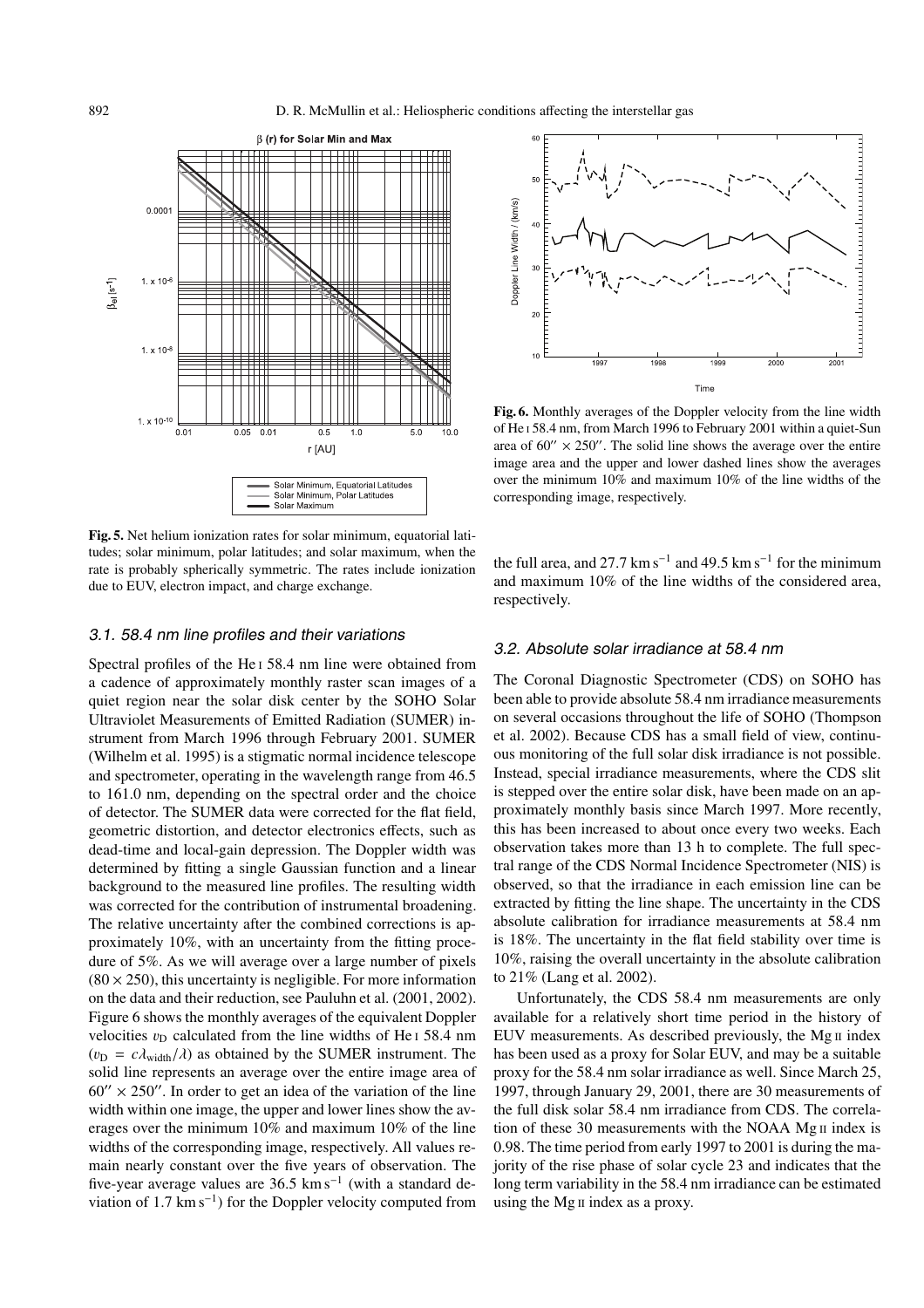

**Fig. 7.** Correlation of the SOHO/CDS 58.4 nm irradiance measurements with the 58.4 nm irradiance proxy fit from the Mg  $\scriptstyle\rm II$  index. The correlation coefficient is 0.92.

## **4. Conclusions**

We have compiled direct observations of the parameters that affect interstellar helium inside the heliosphere. Specifically, measurements of the full disk solar EUV flux, direct measurements of ionization rates (photoionization, charge exchange, and electron impact ionization) and the line profile and intensity of the solar 58.4 nm emission have been studied. All these conditions affect the spatial distribution of neutral helium in the inner heliosphere and/or its observables, i.e., the velocity distribution of the neutrals themselves, pickup ions, and the intensity pattern of the backscattered 58.4 nm radiation. Over the past five years a comprehensive collection of this information along with the interstellar gas observations has been possible for the first time. We have critically evaluated this information in terms of its impact on the interpretation of the neutral gas, pickup ion, and UV scattering observations. During the coordinated analysis of all the contributing observations it has become possible to check our results on ionization rates and solar illumination for consistency, because each of the three different observation methods of the interstellar He distribution in the inner heliosphere, neutral gas, pickup ion, and UV backscattering measurements, provide complementary constraints on the total ionization rate of He. The interpretation of all three observations in terms of the interstellar parameters hinges upon the ionization as a loss rate for the neutrals on their way into the inner heliosphere. From the neutral gas observations on Ulysses via pickup ions at 1 AU to the UV scattering observed at the near-sun cone, these losses increase substantially, and as such, the importance of this effect on observations increases as well. Pickup ions assume a special role in this analysis: while their interpretation also requires the knowledge of the ionization as a production rate to deduce the local neutral gas density, the pickup ion velocity distribution provides a powerful diagnostic for the total ionization as a loss rate, which includes all three ionization processes (Gloeckler et al. 2004). In addition, the observation of backscattered UV in a variety of locations, ranging

from as close to the Sun as 0.15 AU to the entire sky at 1 AU accessible from the Earth's orbit, places constraints on the illuminating solar line profile.

During the coordinated observations under discussion a unique observation of the photoionization rate with 10% accuracy has been available from SOHO CELIAS SEM. Together with the knowledge that charge exchange only provides a relatively minor contribution, the combined results consistently require a substantial contribution from electron ionization (Witte 2004; Gloeckler et al. 2004; Lallement et al. 2004b; Möbius et al. 2004). As is demonstrated in this paper, the required contribution from this process appears compatible with the estimates of the electron ionization rate that are obtained from actual observations of the electrons at 1 AU. However, the absolute values of this rate can only be determined directly with an uncertainty of about 50%. In addition, we do not have any in-situ observations of the electron distribution in the crucial region inside of 1 AU, where electron ionization becomes most important. Here most of the pickup ions are produced that are observed at 1 AU (Gloeckler et al. 2004), and the He distribution observed in the cone between 0.15 and 0.5 AU with UVCS is most heavily affected by ionization very close to the Sun. Using a radial dependence for the electron ionization rate as suggested by Rucinski & Fahr (1989) to extrapolate the rate from values obtained at 1 AU to 0.15 AU or using observations of the near Sun cone to extrapolate back to 1 AU, appears to lead to results that differ by about a factor of two. As a consequence, the combined observations of the neutral He distribution close to the Sun through backscattering of the solar He<sub>I</sub> 58.4 nm line at the focusing cone and at 1 AU provide a constraint for the thus far unknown radial dependence of electron ionization. However, doing so quantitatively with better accuracy than possible now requires the use of a fully 3-dimensional model of the interstellar neutral gas flow, which includes a treatment of temporal variations. Firstly, the dependence of the rate on solar wind conditions suggests a substantial latitudinal anisotropy of this rate in the inner heliosphere. Secondly, the electron ionization rate also varies by up to one order of magnitude in time, with values occasionally reaching that of photoionization.

It should be pointed out here that all observations of the photoionization rate have been obtained in the ecliptic and are based on solar disk integrated measurements. Also, most of the electron ionization data have been obtained in the ecliptic, with the exception of the Ulysses observations, which are made outside 1.3 AU where this process becomes less and less significant. Because the latitudinal dependence plays a substantial role, as discussed above and demonstrated most notably by the Ulysses GAS observations (Witte 2004), it will be an important task for the near future to derive the actual latitudinal dependencies of the ionization rates.

Nevertheless, the continuous monitoring of the ionization rates has allowed a significant improvement of the accuracy of the results obtained from neutral gas and pickup ion observations, and improvements of the observation of electron distributions and in their modeling will allow the inclusion of this effect. In combination with the monitoring of the solar irradiance of the He<sub>I</sub> 58.4 nm line and several comprehensive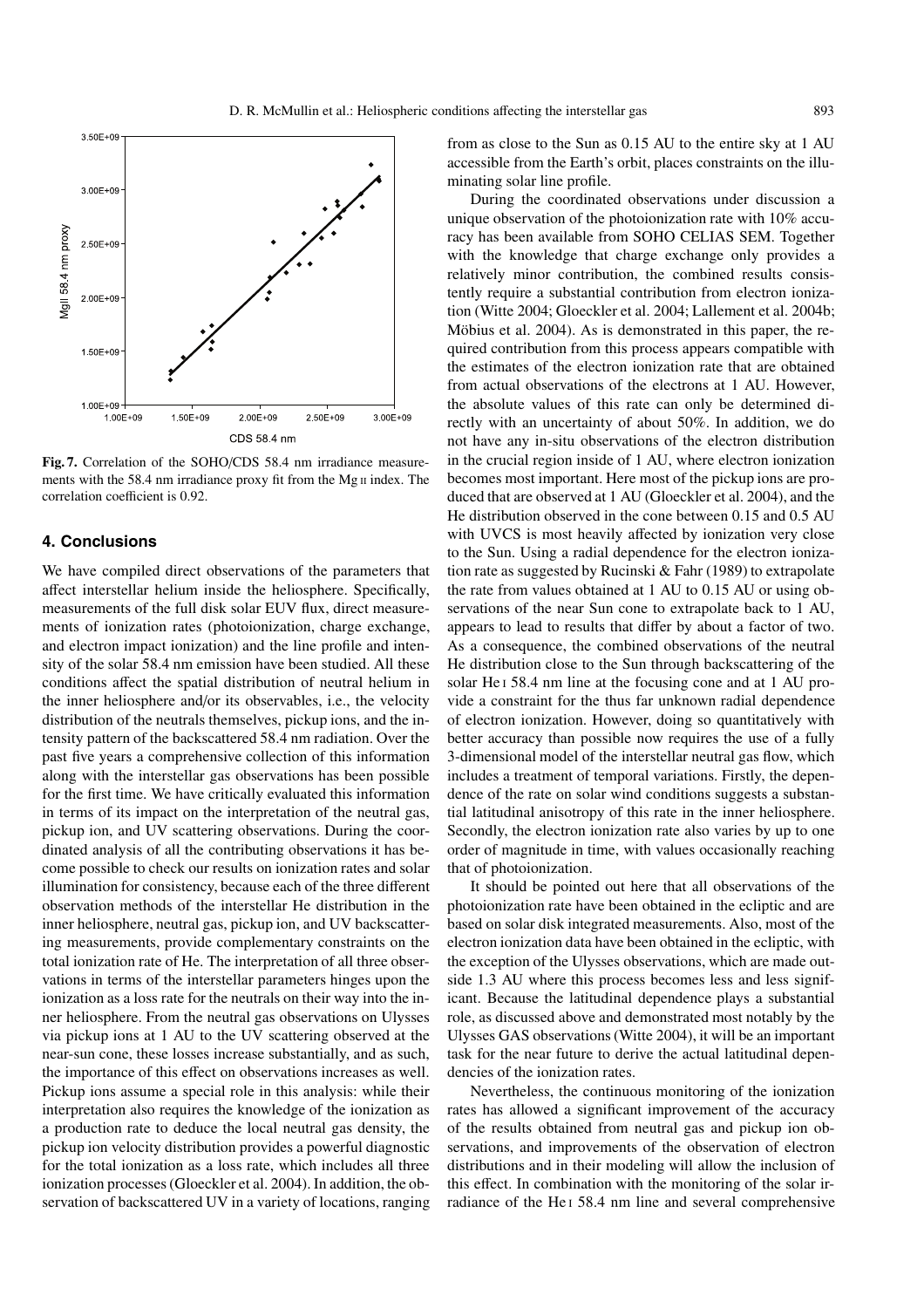observations of its profile, even the modeling of UV backscattering measurements has been much better constrained in its parameters than has been possible in the past. Thus the use of the newly available observations of solar UV radiation and other interplanetary parameters has proven its great value in the interstellar gas analysis.

Finally, we have found proxies for the photoionization rate and for the 58.4 nm illumination that allow us to extend the validity of the analysis to interstellar He data sets obtained starting in 1978. During gaps in the solar EUV observations with the SEM instrument or for earlier time periods when no such measurements were available, the NOAA Mg II index has been identified as an excellent proxy for photoionization and for the solar illumination responsible for resonance scattering. The correlation of the SOHO/CELIAS/SEM EUV irradiance measurements to the NOAA Mg II index is 0.98, as previously discussed by Viereck et al. (2001). In this work the helium photoionization rate, as discussed by McMullin et al. (2002b), was also correlated with the Mg $\scriptstyle\rm II$  index and found to have a correlation coefficient of 0.98. In addition, the correlation coefficient between the SOHO/CDS 58.4 nm irradiance observations and the Mg<sub>II</sub> index is 0.92. Because the Mg<sub>II</sub> index is available since 1978, diagnostic studies can be evaluated over a much longer period of time than is available from the direct measurement data sets. This finding will probably allow an improved reanalysis, in particular, of the UV scattering data that are available for interstellar helium since the 1970s in a search for potential long-term variations. In order to maintain the capability to perform accurate measurements of the interstellar parameters in the future and to improve its accuracy further, a continuous observation of the solar EUV and of the Mg II index with occasional absolute calibration for the He ionization rate is very important.

*Acknowledgements.* This work was initiated and partly carried out with support from the International Space Science Institute (ISSI) in the framework of an International Team entitled "Physical parameters of the LISM through coordinated observations of the gravitational focusing cone at 1 AU". The authors are indebted to ISSI in Bern, Switzerland, for their support of this activity, the stimulating atmosphere, and the great hospitality, without which this coordinated analysis and its results would not have been possible. The combined effort of the participating group of scientists was supported in part under NASA SEC GI grant NAG5-10890, NASA/Caltech grant NAG 5-6912, NASA grant NAG5-5333, and Polish SCSR grant 2P03C 005 19.

#### **References**

- Askew, S. D., & Kunc, J. A. 1984, Pl. Sp. Sci., 32, No. 6, 779
- Banaszkiewicz, M., Witte, M., & Rosenbauer, H. 1996, A&AS, 120, 587
- Banks, P. M., & Kockarts, G. 1973, Aeronomy, part A, Academic, San Diego, Calif.
- Barnett, C. F., Hunter, H. T., Kirkpatrick, M. I., et al. 1990, vol. ORNL-6086/V1, Oak Ridge, Tenn.

Bzowski, M. 2003, A&A, 408, 1155

Bzowski, M., Mäkinen, T., Kyrölä, E., et al. 2003, A&A, 408, 1165

- Chassefière, E., Bertaux, J. L., Lallement, R., & Kurt, V. G. 1986, A&A, 160, 229
- Dalaudier, F., Bertaux, J. L., Kurt, V. G., & Mironova, E. N. 1984, A&A, 134, 171
- Fahr, H. J., & Ripken, H. W. 1984, A&A, 139, 551
- Fisk, L. A., Kozlovsky, B., & Ramaty, R. 1974, ApJ, 190, L35
- Flynn, B., Vallerga, J., Dalaudier, F., & Gladstone, G. R. 1998, J. Geophys. Res., 103, 6483
- Geiss, J., Gloeckler, G., Fisk, L. A., et al. 1994, A&A, 282, 924
- Gloeckler, G., Geiss, J., Balsiger, H., et al. 1993, Science, 261, 70
- Gloeckler, G., Fisk, L. A., & Geiss, J. 1997, Nature, 386, 374
- Gloeckler, G., Möbius, E., Geiss, J., et al. 2004, A&A, 426, 845
- Hoang, S., Meyer-Vernet, N., Bougeret, J.-L., et al. 1992, Geophys. Res. Lett., 19(12), 1295
- Hovestadt, D., Hilchenbach, M., Bürgi, A., et al. 1995, Sol. Phys., 162, 441
- Issautier, K., Meyer-Vernet, N., Moncuquet, M., & Hoang, S. 1998, J. Geophys. Res., 103(A2), 1969
- Issautier, K., Skoug, R. M., Gosling, J. T., et al. 2001, J. Geophys. Res., 106(A8), 15665
- Izmodenov, V., Geiss, J., Lallement, R., et al. 1999, J. Geophys. Res., 104, 4731
- Kheifets, A. S., & Bray, I. 1998, Phys. Rev. A, 58, 4501
- Lallement, R., Raymond, J., & Vallerga, J. 2004a, Adv. Space Res., 34, 46
- Lallement, R., Raymond, J., Bertaux, J.-L., et al. 2004b, A&A, 426, 867
- Lallement, R., Raymond, J. C., Vallerga, J., et al. 2004c, A&A, 426, 875
- Lang, J., Thompson, W. T., Pike, C. D., et al. 2002, ISSI Sci. Rep. SR-002, ed. A. Pauluhn, M. C. E. Huber, & R. von Steiger, 105
- Lotz, W. 1967, ApJS, 14, 207
- Marsch, E., Pilipp, W. G., Thieme, K. M., & Rosenbauer, H. 1989, J. Geophys. Res., 94, No. A6, 6893
- McComas, D. J., Bame, S. J., Feldman, W. C., et al. 1992, Geophys. Res. Lett., 19, No. 12, 1291
- McMullin, D. R., Judge, D. L., Hilchenbach, M., et al. 2002a, ISSI Sci. Rep. SR-002, ed. A. Pauluhn, M. C. E. Huber, & R. von Steiger, 135
- McMullin, D. R., Judge, D. L., Phillips, E., et al. 2002b, Proc. of the SOHO 11 Workshop, ESA SP-508, ed. A. Wilson, 489
- Möbius, E., Hovestadt, D., Klecker, B., et al. 1985, Nature, 318, 426
- Möbius, E., Klecker, B., Hovestadt, D., & Scholer, M. 1988, Astrophys. Space Sci., 144, 487
- Möbius, E., Rucinski, D., Hovestadt, D., & Klecker, B. 1995, A&A, 304, 505
- Möbius, E., Litvinenko, Y., Grünwaldt, H., et al. 1999, Geophys. Res. Lett., 26, 3181
- Möbius, E., Bzowski, M., Chalov, S., et al. 2004, A&A, 426, 897
- Müller, H. R., Zank, G. P., & Lipatov, A. S. 2000, J. Geophys. Res., 105, 27419
- Ogawa, H. S., Phillips, E., Judge, D. L., et al. 1997, J. Geophys. Res., 102, 11557
- Pauluhn, A., Rüedi, I., Solanki, S. K., et al. 2001, Appl. Opt., 6292
- Pauluhn, A., Lang, J., Schühle, U., et al. 2002, ISSI Sci. Rep. SR-002, ed. A. Pauluhn, M. C. E. Huber, & R. von Steiger, 235
- Phillips, J. L., Feldman, W. C., Gosling, J. T., & Scime, E. E. 1995, Adv. Space Res., 16(9), 95
- Pilipp, W. G., Miggenrieder, H., Montgomery, M. D., et al. 1987a, J. Geophys. Res., 92(A2), 1075
- Pilipp, W. G., Miggenrieder, H., Montgomery, M. D., et al. 1987b, J. Geophys. Res., 92(A2), 1103
- Rucinski, D., & Fahr, H. J. 1989, A&A, 224, 290
- Rucinski, D., & Fahr, H. J. 1991, Ann. Geophys., 9, 102